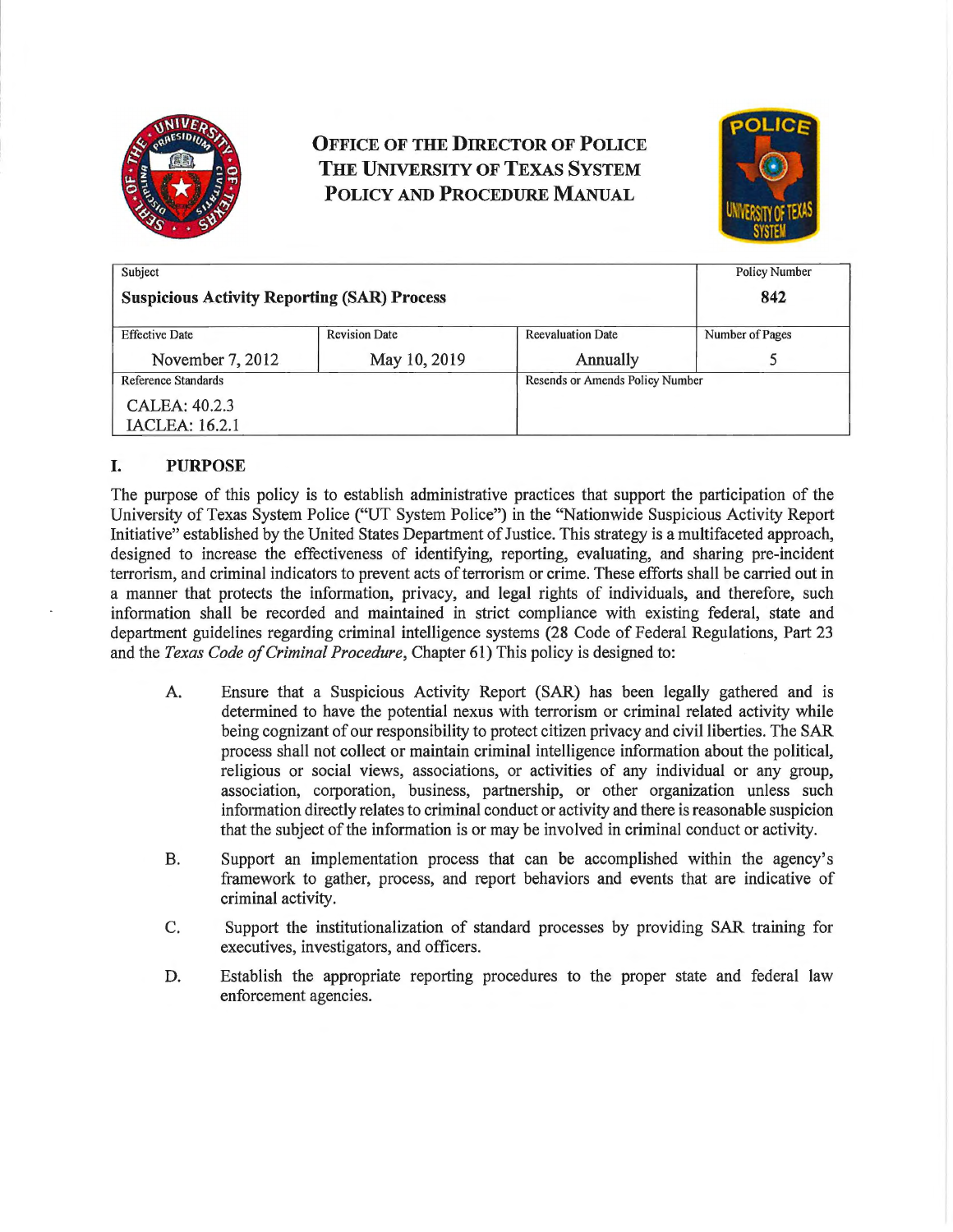ODOP Policy 842 - Suspicious Activity Reporting (SAR) Page 2

## **IT. POLICY**

It is our policy to be full and active partners in the Nationwide Suspicious Activity Report Initiative. Emphasize the importance of reporting suspicious activity to the proper law enforcement authorities. Statistical data regarding thwatied terrorist attacks are demonstrative that local law enforcement agencies can effectively contribute to the joint effort in combating crime and terrorism within the United States. The University of Texas System Police will document suspicious activity with a clear focus on the behavior and then process that information to contribute to the homeland security effort.

#### **III.** DEFINITIONS

- A. Information-Raw data that supports criminal intelligence investigative needs that may be gathered from tips, field contacts, open-source material, banking records, driver's license information, criminal history records, witness statements, officer observation, and suspicious activity reports.
- B. Nationwide Suspicious Activity Report Initiative (NSI) A partnership of agencies at all levels that provide law enforcement with another tool to combat crime and terrorism. The NSI has established a national capacity for gathering, documenting, analyzing and sharing suspicious activity reports.
- C. Suspicious Activity Report (SAR) Official documentation of observed behavior reasonably indicative of pre-operational planning related to terrorism or other criminal activity. The information reported in a SAR may also be the result of observations or investigations by police officers, or may be reported to them by private parties. Examples of incidents which should be reported in a SAR Form, but not limited to, are:
	- 1. Engages in suspected pre-operational surveillance (uses of binoculars or cameras, takes measurements, draws diagrams, etc.).
	- 2. Appears to engage in counter-surveillance efforts (doubles back, changes appearance, evasive driving, etc.).
	- 3. Engages security personnel in questions focusing on sensitive subjects (security information, hours of operation, shift changes, what security cameras film, etc.).
	- 4. Takes measurements ( counts footsteps, measures building entrances or perimeters, distances between security locations, distances between cameras, etc.).
	- 5. Takes pictures or video footage (with no apparent aesthetic value, i.e., camera angles, security equipment, security personnel, traffic lights, building entrances, etc.).
	- 6. Draws diagrams or takes notes (building plans, location of security cameras or security personnel, security shift changes, notes of weak security points, etc.).
	- 7. Abandons suspicious package or item (suitcase, backpack, bag, box, package, etc.).
	- 8. Abandons vehicle (in a secured or restricted location i.e., the front of a government building, airport, sports venue, etc.).
	- 9. Attempts to enter secured or sensitive premises or areas without authorization (i.e., offices, laboratories, secured areas at significant events such as appearances by dignitaries, etc.).
	- 10. Engages in test of existing security measures (i.e., "dry run," security breach of perimeter fencing, security doors, etc., creating false alarms in order to observe reactions, etc.).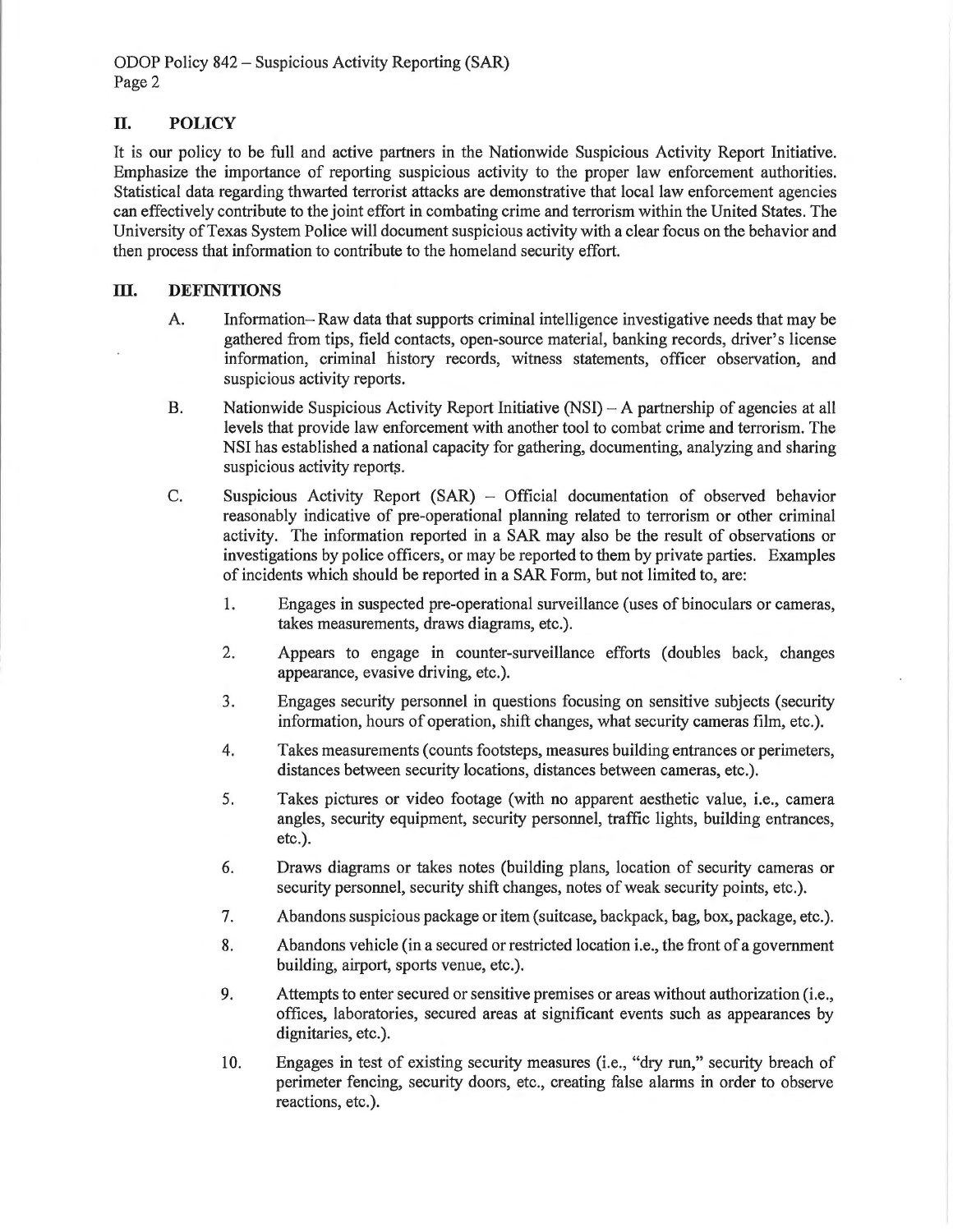- 11. Attempts to acquire sensitive or restricted items or information; attempts to acquire illegal or illicit biological agent.
- 12. In possession, or utilizes, biological agents, or radiological material agent for illegal purposes or otherwise involved with weapons of mass destruction.

#### IV. **PROCEDURES**

- A. The primary focus is reporting on behaviors that would arouse suspicion in a reasonable person. Officers will be thorough in the documentation of the activity, while being mindful of individuals' freedom of expression and association. When the behavior or activity involves behavior that may be lawful or is constitutionally protected activity, the investigating officer will carefully assess the information and gather as much information as possible before taking any action, including, documenting and validating the information as terrorism or crime related.
- B. When personnel receive or observe behavior indicative any information regarding suspicious activity of this nature they shall:
	- 1. Properly investigate and take appropriate action, to include any requirement of special or tactical response or notification to specialized entities.
	- 2. Notify an immediate supervisor or watch commander.
	- 3. If the activity observed is not directly related to a reportable crime, officers shall record the information collected from the person reporting, or their own observations, on the ODOP SAR Form, entitled "Suspicious Activity Reporting" in accordance with the following guidelines:

a) If the person reporting is willing to be contacted by investigators, they shall be listed within the Reporting Persons portion of the SAR. (Any desire by a person reporting to remain anonymous does not exempt officers from the requirement to complete an **SAR.)** 

b) If the information includes additional suspicious persons, officers shall identify or fully describe them within the narrative (page 2) of their report, along with any vehicle descriptions or other pertinent information.

c) If the information is related to a regular criminal investigation (such as a bomb threat, criminal threats, trespassing, etc.), the officers shall complete the criminal investigation, make any appropriate arrests, and complete any related reports. The officers shall include any additional information that provides the nexus to terrorism within the narrative of the crime or arrest report. Should officers come across information that indicates possible terrorism-related activity while investigating an unrelated crime or incident (e.g., such as officers conducting a domestic violence investigation observe possible surveillance photographs and a map of the region surrounding a government facility), or should they conduct an impound or found property investigation which is suspicious in nature, the officers shall make no mention of this potential terrorism-related material or activity within the impound, property, crime or arrest report. Under these circumstances, the officers shall complete a separate SAR in addition to the crime or arrest report, and shall note the criminal investigation, impound or found property investigation as their source of their activity.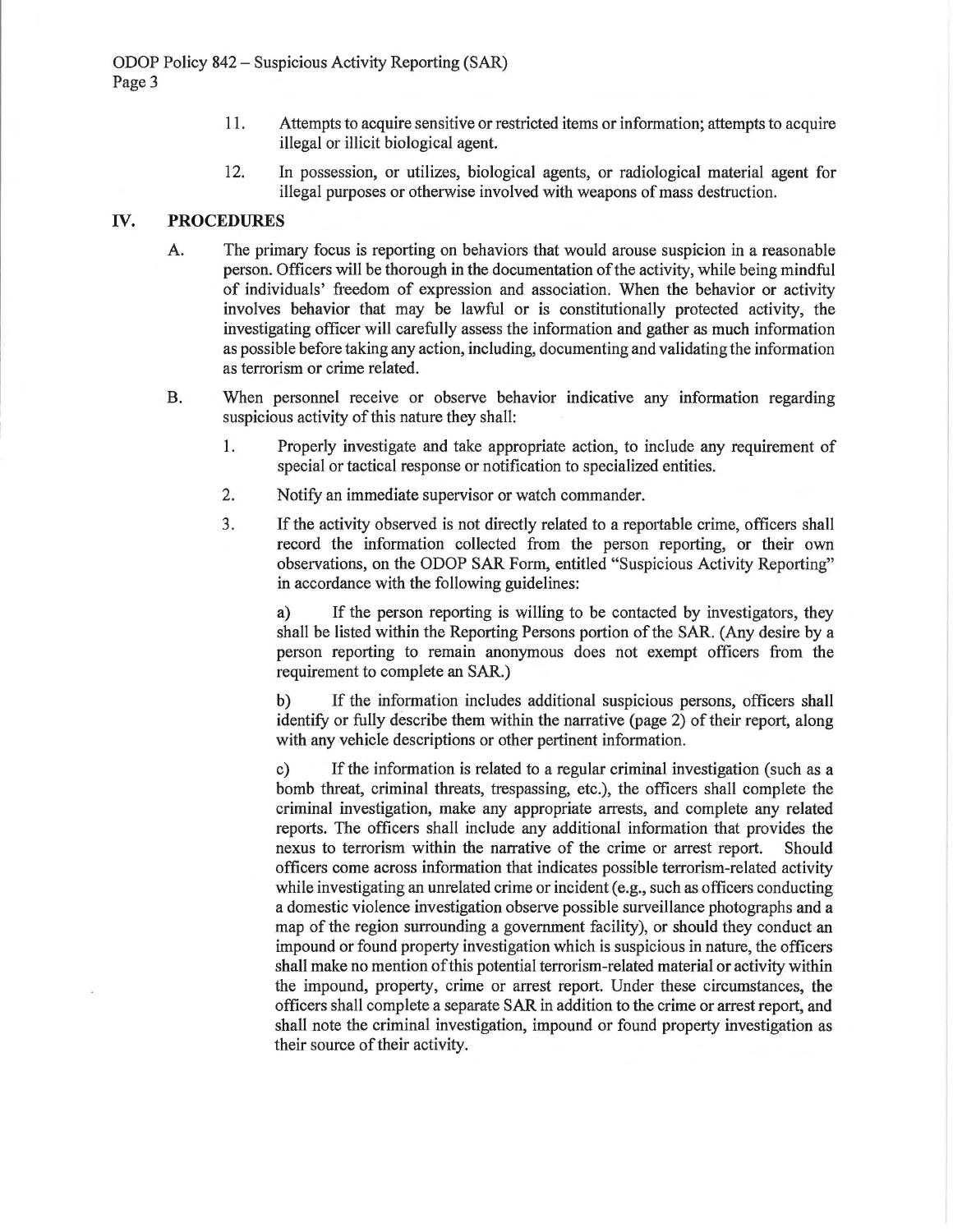d) If the information pertains to an immediate or quickly approaching event, personnel shall, as soon as possible, notify an immediate supervisor or shift commander.

(1) Watch Commanders/Supervisors -Responsibilities: Upon notification that personnel have received information regarding suspicious activity, the Watch Commander/Supervisor shall:

(a) Ensure the information supports the completion of a SAR report;

(b) Review the report for completeness and accuracy;

( c) Ensures no greater law enforcement response or notification to state or federal agencies is required.

( d) If no immediate threat exists, ensure that the Criminal Intelligence Officer for the institutional department is notified of the SAR within twenty-four (24) hours of the incident.

- C. Upon completion of local agency vetting and when a nexus to terrorism has been identified, agencies should immediately engage their counterterrorism assets to include investigators, analysts, and intelligence units. Terrorism-related SARs should be made as soon as possible to:
	- 1. The agency's local Joint Terrorism Task Force either directly or through the FBI's e-Guardian system; or
	- 2. The Texas Department of Public Safety "Texas Fusion Center" at the following link.

http://dps.texas.gov/sar/php/index.html Email: txfusioncenter@dps.texas.gov (confirmed: 10/19/12) Fax: 512-424-7418 (confirmed: 10/19/12)

- D. The Watch Commander/Supervisor shall be responsible for notifying the Criminal Intelligence Officer for the institutional department for proper and immediate dissemination and will ensure notification of supervisory personnel including the Office of Director of Police.
	- 1. Criminal Intelligence Officer

a) Review the SAR for completeness.

b) Provide any additional information regarding subjects identified in the SAR, i.e., departmental records, other information reports.

c) Submit the SAR and additional information to the proper Federal Joint Terrorism Task Force and Texas Department of Public Safety Fusion Center or regional intelligence center if applicable.

d) Notify supervisory personnel of the date and time when the information is submitted.

- e) Retain the original with an assigned intelligence file number.
- f) Notify the Intelligence Coordinator of the Office of Director of Police.